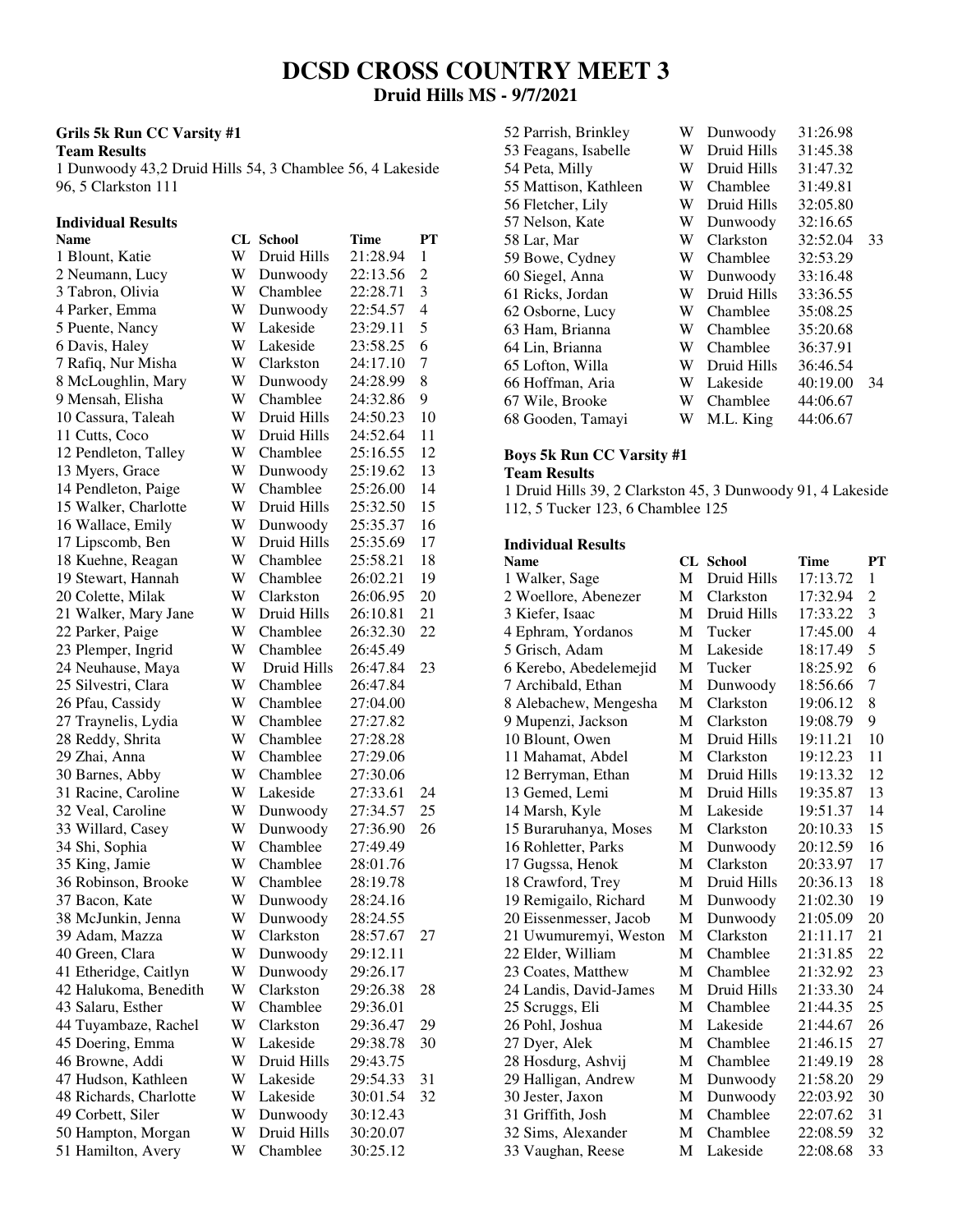| 34 Xu, Kaiyan          | M            | Chamblee    | 22:10.45 |    | 71 Steele, Luke             | M | Dunwoody    | 25:17.04 |    |
|------------------------|--------------|-------------|----------|----|-----------------------------|---|-------------|----------|----|
| 35 Arendt, Jason       | M            | Lakeside    | 22:15.99 | 34 | 72 Calon, Juan              | M | Druid Hills | 25:26.60 |    |
| 36 Dolan, Michael      | M            | Dunwoody    | 22:17.61 | 35 | 73 Dunlap, Caleb            | M | Tucker      | 25:57.66 | 41 |
| 37 Boden, Lucas        | M            | Dunwoody    | 22:24.44 |    | 74 Mattison, Thomas Miles   | M | Chamblee    | 26:06.49 |    |
| 38 Malone, Cooper      | M            | Chamblee    | 22:28.69 |    | 75 Hernandez, Daniel        | M | Dunwoody    | 26:06.76 |    |
| 39 Wright, Jude        | $\mathbf{M}$ | Dunwoody    | 22:33.24 |    | 76 Moreau, Evan             | M | Tucker      | 26:10.15 | 42 |
| 40 Broady, Braxton     | M            | Tucker      | 22:35.07 | 36 | 77 McFall, Duncan           | M | Chamblee    | 26:32.25 |    |
| 41 Thomas, Jonah       | M            | Tucker      | 22:35.08 | 37 | 78 Varma, Vir               | M | Dunwoody    | 26:38.44 |    |
| 42 Mata, Daniel        | M            | Chamblee    | 22:40.76 |    | 79 Clardy, Pierson          | M | Chamblee    | 26:43.02 |    |
| 43 Wu, Jason           | M            | Chamblee    | 22:45.19 |    | 80 Colon, Ojani             | M | Druid Hills | 26:54.21 |    |
| 44 Luo, Daniel         | M            | Chamblee    | 22:53.51 |    | 81 Nagsley, Chase           | M | Chamblee    | 26:58.34 |    |
| 45 Leeth, Eli          | M            | Druid Hills | 22:53.81 |    | 82 White, Charlie           | M | Lakeside    | 27:02.54 |    |
| 46 Johnson, William    | M            | Chamblee    | 22:54.64 |    | 83 Leonard, Charles         | M | Druid Hills | 27:03.44 |    |
| 47 Harvey, Reed        | M            | Dunwoody    | 22:55.04 |    | 84 Pollard, Evan            | M | Lakeside    | 27:19.95 |    |
| 48 Littlejohn, Evan    | $\mathbf{M}$ | Lakeside    | 22:56.13 | 38 | 85 Shanholtzer, Will        | M | Tucker      | 27:20.34 |    |
| 49 Abbott, Oliver      | M            | Dunwoody    | 23:14.16 |    | 86 Habtu, Amanuel           | M | Tucker      | 27:25.02 |    |
| 50 Cole, Jack          | M            | Druid Hills | 23:14.29 |    | 87 Darby, Gideon            | M | Druid Hills | 27:31.47 |    |
| 51 Sutin, Julian       | M            | Dunwoody    | 23:19.99 |    | 88 Ollinger, Samuel Eli     | M | Chamblee    | 27:37.37 |    |
| 52 Crawford, Sean      | M            | Druid Hills | 23:26.09 |    | 89 Germscheid, Russell      | M | Chamblee    | 27:46.17 |    |
| 53 Cannon, Cory        | M            | Lakeside    | 23:30.06 | 39 | 90 Retta, Dawit             | M | Tucker      | 27:49.23 |    |
| 54 Yildirim, Yigit     | M            | Druid Hills | 23:32.17 |    | 91 Jones, Blake             | M | Dunwoody    | 27:57.92 |    |
| 55 Hagan, Gunnar       | M            | Chamblee    | 23:36.51 |    | 92 Patrick, Robert          | M | Dunwoody    | 28:17.94 |    |
| 56 Black, Aiden        | M            | Druid Hills | 23:43.20 |    | 93 Abbott, Henry            | M | Dunwoody    | 28:21.89 |    |
| 57 Parker, Christopher | M            | Dunwoody    | 23:46.88 |    | 94 Westrick, Kevin          | M | Dunwoody    | 29:00.00 |    |
| 58 Song, Leonardo      | M            | Chamblee    | 23:47.62 |    | 95 Kitas, Yanni             | M | Lakeside    | 29:21.45 |    |
| 59 Yared, Christian    | M            | Chamblee    | 23:51.30 |    | 96 Cooper, Matthew          | M | Lakeside    | 29:28.06 |    |
| 60 Lehmann, Henry      | M            | Chamblee    | 23:52.92 |    | 97 Van De Water, Davis      | M | Lakeside    | 29:29.26 |    |
| 61 Jovanovic, Nathan   | M            | Chamblee    | 24:05.21 |    | 98 Walker, Gram             | M | Lakeside    | 29:29.52 |    |
| 62 Abatie, Dejene      | M            | Clarkston   | 24:08.02 |    | 99 Wright, Colin            | M | Lakeside    | 29:37.56 |    |
| 63 Fagan, Kell         | M            | Chamblee    | 24:15.11 |    | 100 Nitsche, Nic            | M | Chamblee    | 30:19.19 |    |
| 64 Garbutt, Jediah     | M            | Lakeside    | 24:17.05 |    | 101 Boettcher, Blake        | M | Dunwoody    | 30:40.84 |    |
| 65 Rae, Carson         | M            | Chamblee    | 24:20.68 |    | 102 Mallord, Matthew Bo     | M | Chamblee    | 30:46.11 |    |
| 66 Bacon, Jackson      | M            | Dunwoody    | 24:29.82 |    | 103 Warren, John            | M | Dunwoody    | 30:56.03 |    |
| 67 Salim, Ameer        | M            | Dunwoody    | 24:32.72 |    | 104 Howell, John            | M | Chamblee    | 31:21.29 |    |
| 68 Abate, Yerufael     | M            | Tucker      | 24:42.71 | 40 | 105 Osborn, Danil           | M | Druid Hills | 31:53.28 |    |
| 69 Murphy, Joesph      | M            | Dunwoody    | 24:49.72 |    | 106 Bouapheng, Ryan         | M | Dunwoody    | 35:20.32 |    |
| 70 Ray, Jackson        | M            | Chamblee    | 25:03.67 |    | 107 Guerrico-Hatch, Pablo M |   | Tucker      | 40:00.83 |    |
|                        |              |             |          |    |                             |   |             |          |    |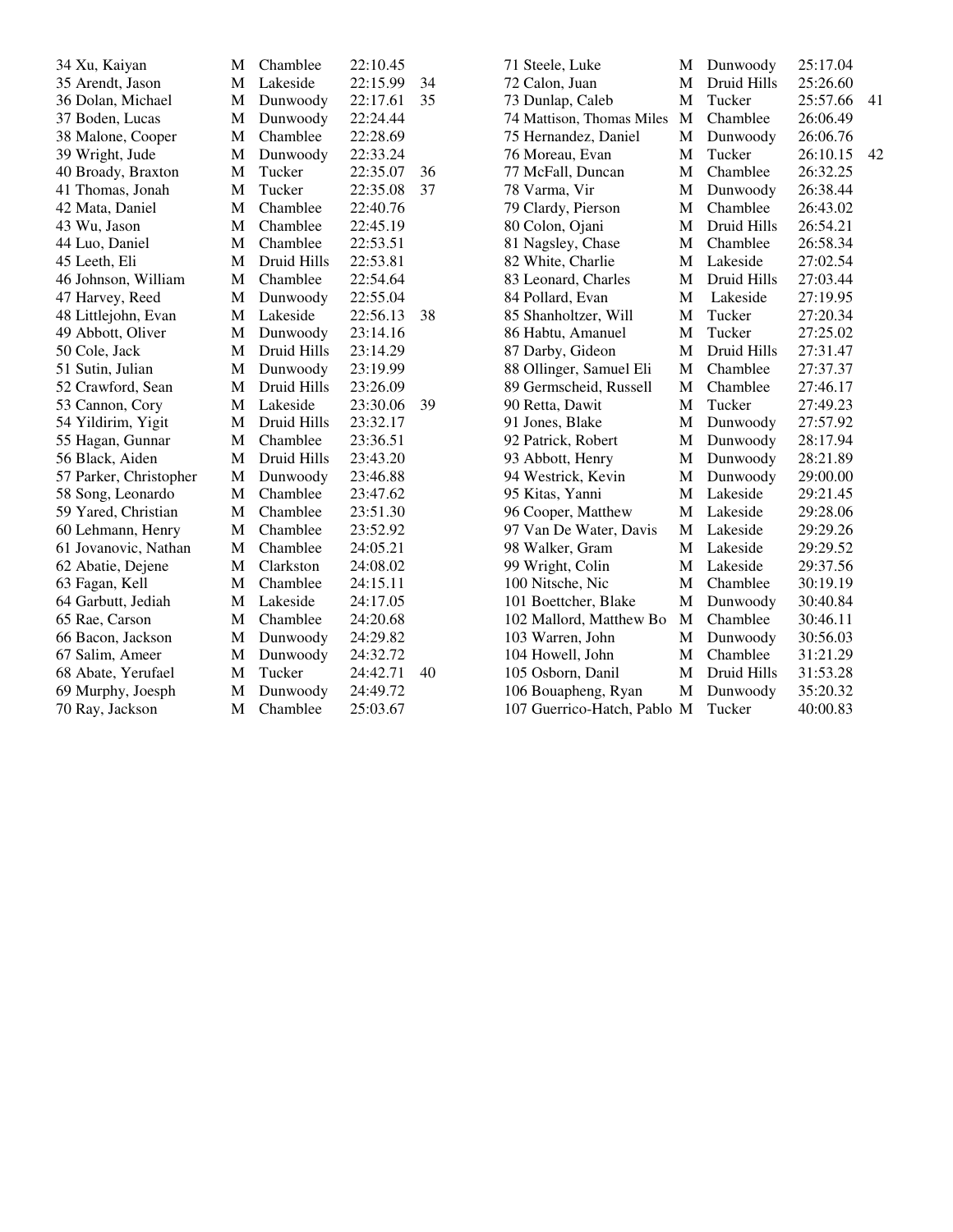## **Grils 5k Run CC Varsity #2 Team Results**

1 SW DeKalb 15

## **Individual Results**

| <b>Name</b>              |   | <b>CL</b> School | Time     | PТ                          |
|--------------------------|---|------------------|----------|-----------------------------|
| 1 Hughes, Morgan         | W | M.L. King        | 26:29.45 |                             |
| 2 McCoy, Janiya          | W | <b>SW DeKalb</b> | 27:52.98 | 1                           |
| 3 Wimes, Kaila           | W | <b>SW DeKalb</b> | 33:02.92 | $\mathcal{D}_{\mathcal{L}}$ |
| 4 Stephens-Hill, Trinity | W | <b>SW DeKalb</b> | 33:04.31 | 3                           |
| 5 Elliott, Kimberly      | W | <b>SW DeKalb</b> | 37:44.84 | $\overline{4}$              |
| 6 Smith, Elise           | W | <b>SW DeKalb</b> | 39:54.52 | .5                          |
| 7 Turner, Aalon          | W | <b>SW DeKalb</b> | 40:25.37 | 6                           |
| 8 Nakpame, Emmanuella    | W | <b>SW DeKalb</b> | 42:13.25 |                             |
| 9 Rice, Saniya           | W | <b>SW DeKalb</b> | 46:43.54 |                             |

## **Boys 5k Run CC Varsity #2**

**Team Results** 

1 Lithonia 21, 2 M.L. King 36

## **Individual Results**

| <b>Name</b>         |   | <b>CL</b> School | Time     | PТ |
|---------------------|---|------------------|----------|----|
| 1 Champion, Chase   | M | Lithonia         | 22:14.89 | 1  |
| 2 Hamilton, Kordell | M | M.L. King        | 22:34.44 | 2  |
| 3 Mendes, Mateo     | М | Lithonia         | 23:02.65 | 3  |
| 4 Akins, James      | M | Miller Grove     | 24:13.15 |    |
| 5 Shuler, Miles     | М | Miller Grove     | 24:13.23 |    |
| 6 Lawrence, Chase   | M | Lithonia         | 25:08.32 | 4  |
| 7 Hounakey, Caleb   | M | Miller Grove     | 25:40.73 |    |
| 8 Williams, Isaiah  | M | M.L. King        | 25:47.42 | 5  |
| 9 Harris, Micah     | М | <b>SW DeKalb</b> | 26:23.58 |    |
| 10 Ponder, Patrice  | М | Lithonia         | 27:07.84 | 6  |
| 11 Williams, Elijah | М | Lithonia         | 27:33.15 | 7  |
| 12 Hammonds, Marvin | М | M.L. King        | 27:34.12 | 8  |
| 13 Marshall, Shaun  | М | Lithonia         | 27:34.17 | 9  |
| 14 Smith, Maurice   | М | M.L. King        | 28:16.15 | 10 |
| 15 Robledo, Jose    | М | M.L. King        | 28:16.96 | 11 |
| 16 Thomas, Marquez  | М | Lithonia         | 28:51.22 | 12 |
| 17 Slaughter, Jalen | М | Lithonia         | 31:14.95 |    |
| 18 O'Neal, Jaelyn   | M | Miller Grove     | 31:55.93 |    |
| 19 Trahan, Lloyd    | М | <b>SW DeKalb</b> | 34:18.40 |    |
| 20 Allen, Jaylon    | М | Lithonia         | 37:47.52 |    |
| 21 Calhoun, Marcus  | М | Lithonia         | 39:29.87 |    |
| 22 Lopez, Elijah    | M | SW DeKalb        | 39:30.87 |    |
| 23 Bryant, Pharoah  | М | SW DeKalb        | 39:51.74 |    |
|                     |   |                  |          |    |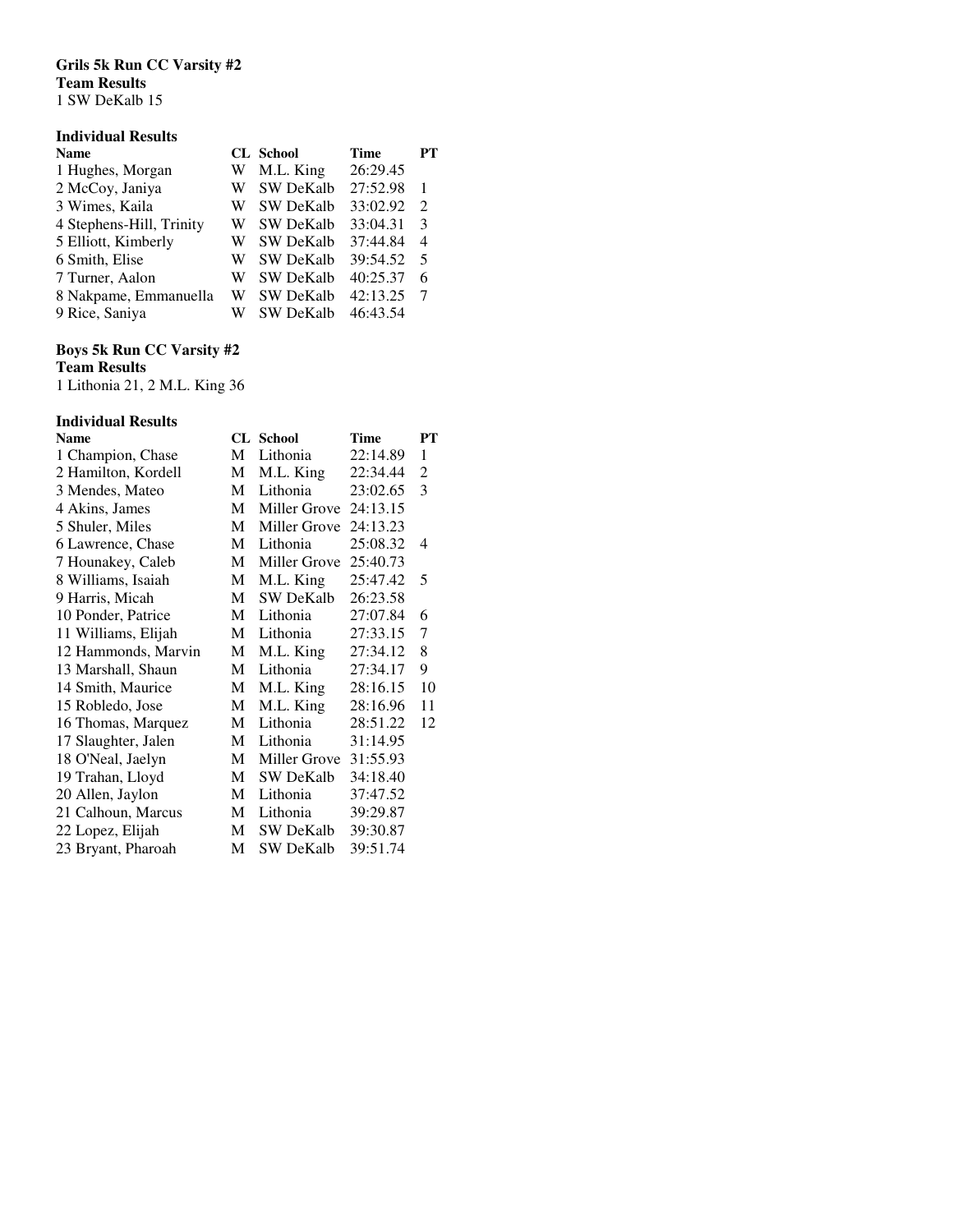## **Boys 2 Mile Run CC JV**

## **Team Results**

1 Clarkston 19, 2 M.L. King 76, 3 Redan 85, 4 Cedar Grove 87, 5 Druid Hills 99

# **Individual Results**

| <b>Name</b>            |              | <b>CL</b> School | <b>Time</b> | <b>PT</b>                |
|------------------------|--------------|------------------|-------------|--------------------------|
| 1 Muhire, Pacifique    | М            | Clarkston        | 12:49.81    | $\mathbf{1}$             |
| 2 Irasubiza, Jean Paul | М            | Clarkston        | 12:50.02    | $\overline{c}$           |
| 3 Tusiime, Claude      | М            | Clarkston        | 12:52.56    | 3                        |
| 4 Sutton, Kameron      | М            | M.L. King        | 13:53.30    | $\overline{\mathcal{L}}$ |
| 5 Scott, Lodrick       | М            | Redan            | 14:01.76    | 5                        |
| 6 Al-Muswey, Ali       | М            | Clarkston        | 14:06.88    | 6                        |
| 7 Weldemichael, Fanuel | $\mathbf{M}$ | Clarkston        | 14:34.41    | $\overline{7}$           |
| 8 Green, Zamorvian     | М            | Redan            | 14:35.78    | 8                        |
| 9 Bigolow, Jaylen      | М            | Cedar Grove      | 14:47.25    | 9                        |
| 10 Seyfu, Daniale      | М            | Clarkston        | 15:14.80    | 10                       |
| 11 Saunders, Jordan    | M            | M.L. King        | 15:33.15    | 11                       |
| 12 Selamani, Juma      | М            | Clarkston        | 15:37.87    | 12                       |
| 13 Williams, Keylan    | М            | M.L. King        | 15:45.11    | 13                       |
| 14 Mila, Nigatu        | М            | Clarkston        | 15:52.24    |                          |
| 15 Ballard, Justin     | М            | Redan            | 15:52.58    | 14                       |
| 16 Copeland, Ari       | М            | Druid Hills      | 16:18.51    | 15                       |
| 17 Taylor, Spencer     | M            | Druid Hills      | 16:20.87    | 16                       |
| 18 Schuckenbock, Will  | М            | Druid Hills      | 16:22.47    | 17                       |
| 19 Moses, LaRon        | M            | Cedar Grove      | 16:43.45    | 18                       |
| 20 Bailey, Jeremiah    | M            | Cedar Grove      | 17:14.98    | 19                       |
| 21 Iranzi, Elie        | М            | Clarkston        | 17:19.57    |                          |
| 22 Hoang, James        | М            | Clarkston        | 17:31.52    |                          |
| 23 Ingram, Jahree      | M            | Cedar Grove      | 17:47.17    | 20                       |
| 24 Mellerson, Mario    | M            | Cedar Grove      | 18:06.04    | 21                       |
| 25 McNeal, DeMani      | M            | Cedar Grove      | 18:12.41    | 22                       |
| 26 Murrell, Dezmond    | M            | M.L. King        | 18:23.28    | 23                       |
| 27 Gilbert, Coby       | M            | Druid Hills      | 18:25.24    | 24                       |
| 28 Burnside, London    | M            | M.L. King        | 18:47.92    | 25                       |
| 29 Cotledge, John      | М            | Redan            | 18:48.68    | 26                       |
| 30 Green, Adam         | M            | Druid Hills      | 18:55.75    | 27                       |
| 31 Jackson, Shavion    | M            | M.L. King        | 18:56.17    | 28                       |
| 32 Ballard, Caleb      | M            | M.L. King        | 19:06.97    | 29                       |
| 33 Barnett, Jayvian    | M            | M.L. King        | 19:10.02    |                          |
| 34 Vincent, Jaylen     | M            | Cedar Grove      | 19:11.60    | 30                       |
| 35 Kanteh, Mohamed     | M            | Clarkston        | 19:15.45    |                          |
| 36 Elvin, Harrison     | M            | Druid Hills      | 19:18.78    | 31                       |
|                        |              |                  |             |                          |

| 37 John, Ahmed      | М | M.L. King   | 20:10.73 |    |
|---------------------|---|-------------|----------|----|
| 38 Tibbs, Mekhei    | М | M.L. King   | 20:17.69 |    |
| 39 Jefferson, Zion  | M | Cedar Grove | 20:26.38 |    |
| 40 Nowlin, Marcus   | M | Cedar Grove | 20:26.48 |    |
| 41 Givens, Isaiah   | M | Redan       | 20:40.81 | 32 |
| 42 Alemayehu, Yosef | M | Clarkston   | 21:14.35 |    |
| 43 Ward, Rayshawn   | M | Redan       | 21:15.12 | 33 |
| 44 Kifle, Ermiyas   | M | Clarkston   | 21:25.25 |    |
| 45 Ben, Maxwell     | M | Druid Hills | 22:46.12 | 34 |
| 46 Ebaugh, Max      | M | Druid Hills | 22:49.95 |    |
| 47 Givens, Elijah   | M | Redan       | 23:20.44 | 35 |
| 48 Jones, Robert    | M | Redan       | 25:35.28 |    |
| 49 Patin, Jackson   | M | Redan       | 27:52.39 |    |
| 50 Maxwell, Amir    | M | M.L. King   | 28:54.17 |    |

## **Girls 2 Mile Run CC JV**

**Team Results** 

1 Druid Hills 25, 2 M.L. King 30

## **Individual Results**

| <b>Name</b>            |   | <b>CL</b> School | <b>Time</b> | PT             |
|------------------------|---|------------------|-------------|----------------|
| 1 Hollie, Sanyi        | W | SW DeKalb        | 13:57.09    |                |
| 2 Gardner-Spikes, Jada | W | Cedar Grove      | 16:48.13    |                |
| 3 Jones, Ceony         | W | Redan            | 18:18.35    |                |
| 4 Kiefer, Naomi        | W | Druid Hills      | 18:44.47    | 1              |
| 5 Thompson, Dymond     | W | M.L. King        | 19:15.77    | $\overline{2}$ |
| 6 Henderson, Bailee    | W | Druid Hills      | 19:50.91    | 3              |
| 7 Smith, Kyra          | W | Redan            | 21:15.49    |                |
| 8 Colquhoun, Tasania   | W | Redan            | 21:59.95    |                |
| 9 Thorpe, India        | W | M.L. King        | 22:21.75    | 4              |
| 10 Kilfeather, Violet  | W | Druid Hills      | 22:35.10    | 5              |
| 11 Kolfat, Sarah       | W | Druid Hills      | 22:37.82    | 6              |
| 12 Smith, Kearis       | W | M.L. King        | 22:42.45    | 7              |
| 13 Evans, Ayla         | W | SW DeKalb        | 22:42.68    |                |
| 14 Thomas, Jaida       | W | M.L. King        | 22:45.95    | 8              |
| 15 Lake, Aniah         | W | M.L. King        | 22:48.42    | 9              |
| 16 Burkett, katie      | W | Druid Hills      | 25:56.24    | 10             |
| 17 Tsegay, Samirawit   | W | Druid Hills      | 25:57.40    | 11             |
| 18 Williams, jamirra   | W | Redan            | 28:17.84    |                |
| 19 Hutcherson, Colleen | W | SW DeKalb        | 28:26.63    |                |
| 20 Glenn, Cristyonna   | W | <b>SW DeKalb</b> | 29:31.59    |                |
| 21 Hall, Nevaeh        | W | M.L. King        | 30:07.02    | 12             |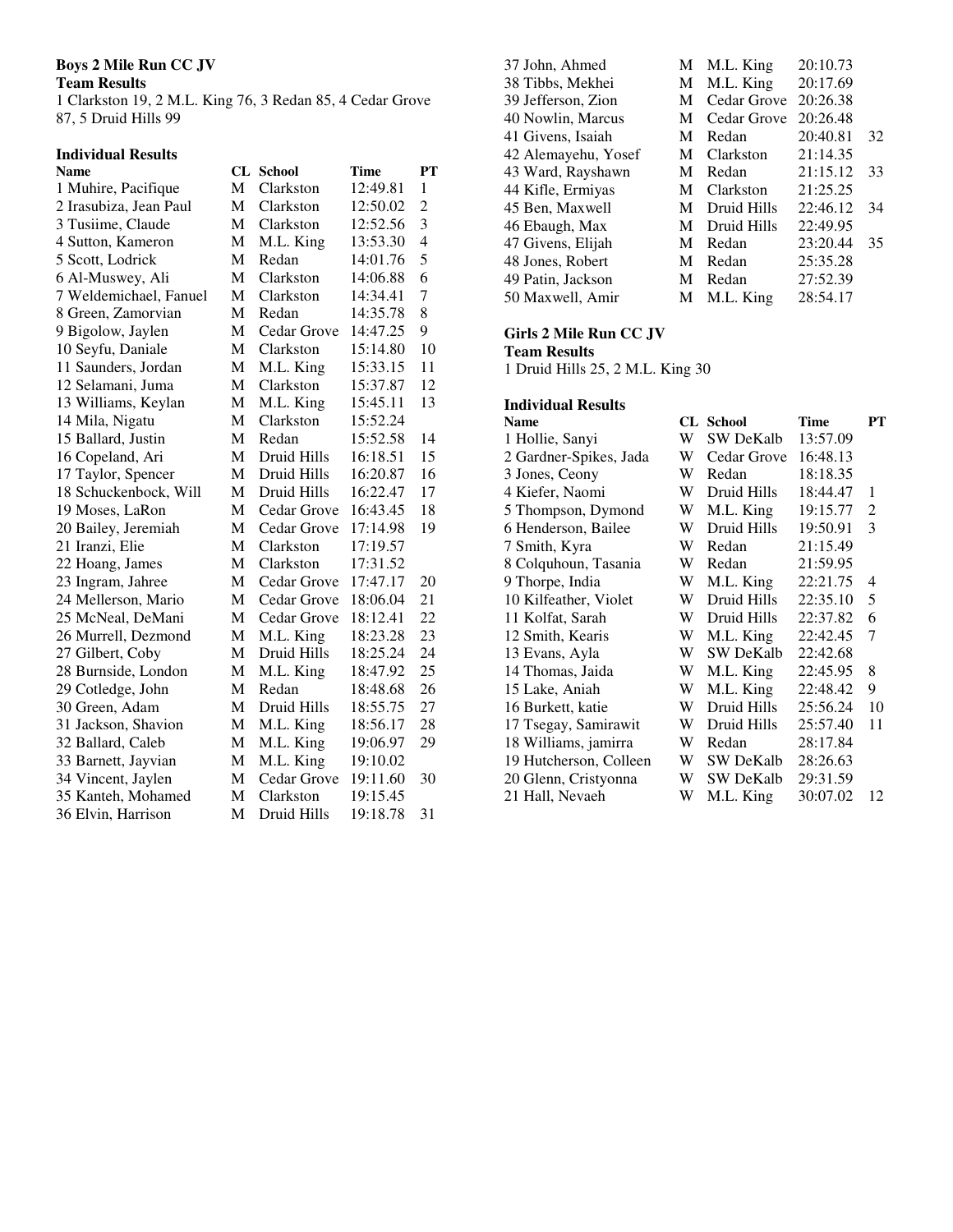## **BEST TIMES AT DRUID HILLS MIDDLE SCHOOL COURSE**

## **BEST OVERALL INDIVIDUAL TIMES**

| <b>BOYS</b>          |             |                | <b>GIRLS</b>        |             |                |
|----------------------|-------------|----------------|---------------------|-------------|----------------|
| Walker, Sage         | Druid Hills | 17:13.72, 9/7  | <b>Harley Martz</b> | Druid Hills | 20.45, 8/24    |
| Sage Walker          | Druid Hills | 17.23, 8/24    | Shelton, Claire     | Dunwoody    | 21:25.33, 8/24 |
| Woellore, Abenezer   | Clarkston   | 17:32.94, 9/7  | Blount, Katie       | Druid Hills | 21:28.94, 9/7  |
| Kiefer, Isaac        | Druid Hills | 17:33.22, 9/7  | Katie Blount        | Druid Hills | 21.29, 8/24    |
| Ephram, Yordanos     | Tucker      | 17:45.00, 9/7  | Sophie Shepherd     | Druid Hills | 21.46, 8/24    |
| Ephram, Yordanos     | Tucker      | 17:46.77, 8/24 | Neumann, Lucy       | Dunwoody    | 22:13.56, 9/7  |
| Archibald, Ethan     | Dunwoody    | 17:50.52, 8/24 | Neumann, Lucy       | Dunwoody    | 22:44.30, 8/24 |
| Grisch, Adam         | Lakeside    | 18:17.49, 9/7  | Parker, Emma        | Dunwoody    | 23:24.94, 8/24 |
| Kerebo, Abedelemejid | Tucker      | 18:25.92, 9/7  | Tabron, Olivia      | Chamblee    | 22:28.71, 9/7  |
| Kerebo, Abedelemejid | Tucker      | 18:27.35, 8/24 | Puente, Nancy       | Lakeside    | 23:29.11, 9/7  |

### **BEST INDIVIDUAL TIMES**

| <b>BOYS</b>          |             |                | <b>GIRLS</b>        |             |                |
|----------------------|-------------|----------------|---------------------|-------------|----------------|
| Walker, Sage         | Druid Hills | 17:13.72, 9/7  | <b>Harley Martz</b> | Druid Hills | 20.45, 8/24    |
| Woellore, Abenezer   | Clarkston   | 17:32.94, 9/7  | Shelton, Claire     | Dunwoody    | 21:25.33, 8/24 |
| Kiefer, Isaac        | Druid Hills | 17:33.22, 9/7  | Blount, Katie       | Druid Hills | 21:28.94, 9/7  |
| Ephram, Yordanos     | Tucker      | 17:45.00, 9/7  | Sophie Shepherd     | Druid Hills | 21.46, 8/24    |
| Archibald, Ethan     | Dunwoody    | 17:50.52, 8/24 | Neumann, Lucy       | Dunwoody    | 22:13.56, 9/7  |
| Grisch, Adam         | Lakeside    | 18:17.49, 9/7  | Tabron, Olivia      | Chamblee    | 22:28.71, 9/7  |
| Kerebo, Abedelemejid | Tucker      | 18:25.92, 9/7  | Parker, Emma        | Dunwoody    | 23:24.94, 8/24 |
| Alebachew, Mengesha  | Clarkston   | 19:06.12, 9/7  | Puente, Nancy       | Lakeside    | 23:29.11, 9/7  |
| Mupenzi, Jackson     | Clarkston   | 19:08.79, 9/7  | Taleah Casurra      | Druid Hills | 23.49, 8/24    |
| Blount, Owen         | Druid Hills | 19:11.21, 9/7  | Coxen, Maggie       | Dunwoody    | 23:57.37, 8/24 |

## **BEST TIMES AT ARABIA MOUNTAIN HIGH SCHOOL COURSE**

#### **BEST OVERALL INDIVIDUAL TIMES**

| <b>BOYS</b>         |                  |               | <b>GIRLS</b>         |                  |               |
|---------------------|------------------|---------------|----------------------|------------------|---------------|
| Woellore, Abenezer  | Clarkston        | 19:55.92, 9/2 | McCoy, Janiya        | <b>SW DeKalb</b> | 27:59.86, 9/2 |
| Alebachew, Mengesha | <b>Clarkston</b> | 20:16.18, 9/2 | Gardner-Spikes, Jada | Cedar Grove      | 30:59.80, 9/2 |
| Abatie, Dejene      | Clarkston        | 20:32.81, 9/2 | Lar. Mar             | <b>Clarkston</b> | 36:53.62, 9/2 |
| Mupenzi, Jackson    | Clarkston        | 20:49.09, 9/2 | Halukoma, Benedith   | Clarkston        | 37:00.70, 9/2 |
| Mahamat, Abdel      | Clarkston        | 20:51.88, 9/2 | Wimes, Kaila         | <b>SW DeKalb</b> | 38:59.31, 9/2 |
| Gugssa, Henok       | <b>Clarkston</b> | 21:25.70, 9/2 | Elliott, Kimberly    | <b>SW DeKalb</b> | 39:23.42, 9/2 |
| Buraruhanya, Moses  | Clarkston        | 22:08.33, 9/2 | Scrubb, Brooklyn     | <b>SW DeKalb</b> | 39:28.64, 9/2 |
| Uwumuremyi, Weston  | Clarkston        | 22:35.03, 9/2 | Rafiq, Nur Misha     | Clarkston        | 40:26.61, 9/2 |
| Champion, Chase     | Lithonia         | 23:22.59, 9/2 | Walker, Aleria       | <b>SW DeKalb</b> | 42:46.34, 9/2 |
| Mendes, Mateo       | Lithonia         | 25:31.00, 9/2 | Smith, Elise         | <b>SW DeKalb</b> | 42:47.78, 9/2 |

### **BEST INDIVIDUAL TIMES**

| <b>BOYS</b>         |                  |               | <b>GIRLS</b>         |                  |               |
|---------------------|------------------|---------------|----------------------|------------------|---------------|
| Woellore, Abenezer  | Clarkston        | 19:55.92, 9/2 | McCoy, Janiya        | <b>SW DeKalb</b> | 27:59.86, 9/2 |
| Alebachew, Mengesha | Clarkston        | 20:16.18, 9/2 | Gardner-Spikes, Jada | Cedar Grove      | 30:59.80, 9/2 |
| Abatie, Dejene      | Clarkston        | 20:32.81, 9/2 | Lar. Mar             | Clarkston        | 36:53.62, 9/2 |
| Mupenzi, Jackson    | Clarkston        | 20:49.09, 9/2 | Halukoma, Benedith   | Clarkston        | 37:00.70, 9/2 |
| Mahamat, Abdel      | Clarkston        | 20:51.88, 9/2 | Wimes, Kaila         | SW DeKalb        | 38:59.31, 9/2 |
| Gugssa, Henok       | Clarkston        | 21:25.70, 9/2 | Elliott, Kimberly    | <b>SW DeKalb</b> | 39:23.42, 9/2 |
| Buraruhanya, Moses  | <b>Clarkston</b> | 22:08.33, 9/2 | Scrubb, Brooklyn     | <b>SW DeKalb</b> | 39:28.64, 9/2 |
| Uwumuremyi, Weston  | Clarkston        | 22:35.03, 9/2 | Rafiq, Nur Misha     | Clarkston        | 40:26.61, 9/2 |
| Champion, Chase     | Lithonia         | 23:22.59, 9/2 | Walker, Aleria       | <b>SW DeKalb</b> | 42:46.34, 9/2 |
| Mendes, Mateo       | Lithonia         | 25:31.00, 9/2 | Smith, Elise         | <b>SW DeKalb</b> | 42:47.78, 9/2 |